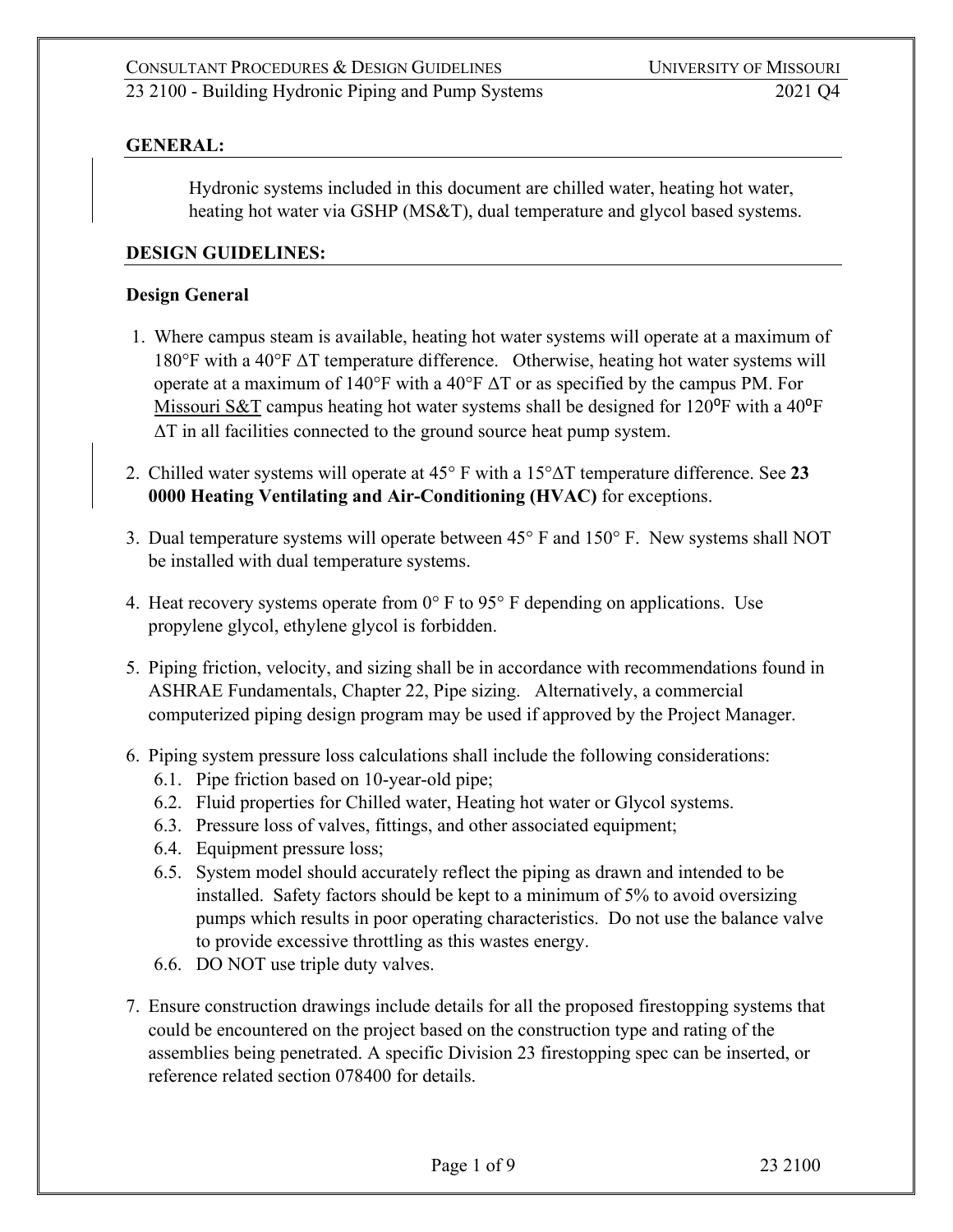### **Piping Layouts**

- 1. Piping shall be routed in designated pipe chases and/or above corridor ceilings. Piping above corridor ceilings shall be drawn to scale with pipe insulation shown to assure all services will fit. Piping shall be coordinated with plumbing, electrical and ductwork systems.
- 2. Provide shutoff valves on chilled water loop supply and return piping inside the building.
- 3. Provide shutoff valves on supply and return at all pieces of equipment, including pumps, coils, heat exchangers, reheat coils, etc. Provide pressure/temperature ports to be added at the inlet and outlet of each coil. Refer to typical AHU chilled and heating hot water coil piping drawings within Division 23 design guidelines. **Please note:** There are specific requirements for **Missouri S&T's** low temperature heating coils served by the geothermal campus system. Refer to **230000 Heating Ventilating and Air-Condition (HVAC)**, **AHU Preheat Coil Circulating Pump (in Parallel) Detail & Control Valve Sequence of Operation (MS&T)**
- 4. Provide shutoff valves at each floor and major branches in heating water systems, to minimize the effect of any outages.
- 5. Locate piping unions on the equipment or branch side of any shutoff valves. Unions on the system side defeat the purpose of the shutoff valve. Grooved couplings act as unions. All control valves shall have unions. (Refer to details referenced in this section).
- 6. Return Arrangements. The use of automatic balance valves has alleviated many problems in balancing water flow. Therefore, parallel return piping systems are acceptable on all systems.
- 7. On hot water reheat systems, branch piping shall be taken off the top of each main. This helps prevent accumulation of dirt in terminal devices but, it does require special attention to air venting requirements outlined below.
- 8. **Pipe Expansion**. Thermal expansion in piping systems shall be evaluated. In general, piping layout, offsets, risers, and changes in direction shall be used to accommodate this expansion. If necessary, expansion loops shall be provided. Expansion joints are not permitted. Design for multi-story HW risers shall accommodate pipe expansion in a vertical direction and shall include provisions to support piping at each floor.
- 9. **Pipe Anchors**. Pipe anchor locations shall be indicated on contract drawings and located to direct pipe expansion in a known direction.
	- 9.1. Pipe Supports and hangers. Provide pipe supports per IMC. Additionally, supports shall be located next to all changes in direction, horizontal and vertical. Pipe supports shall be selected for loads and shall consider the amount of thermal expansion at each location.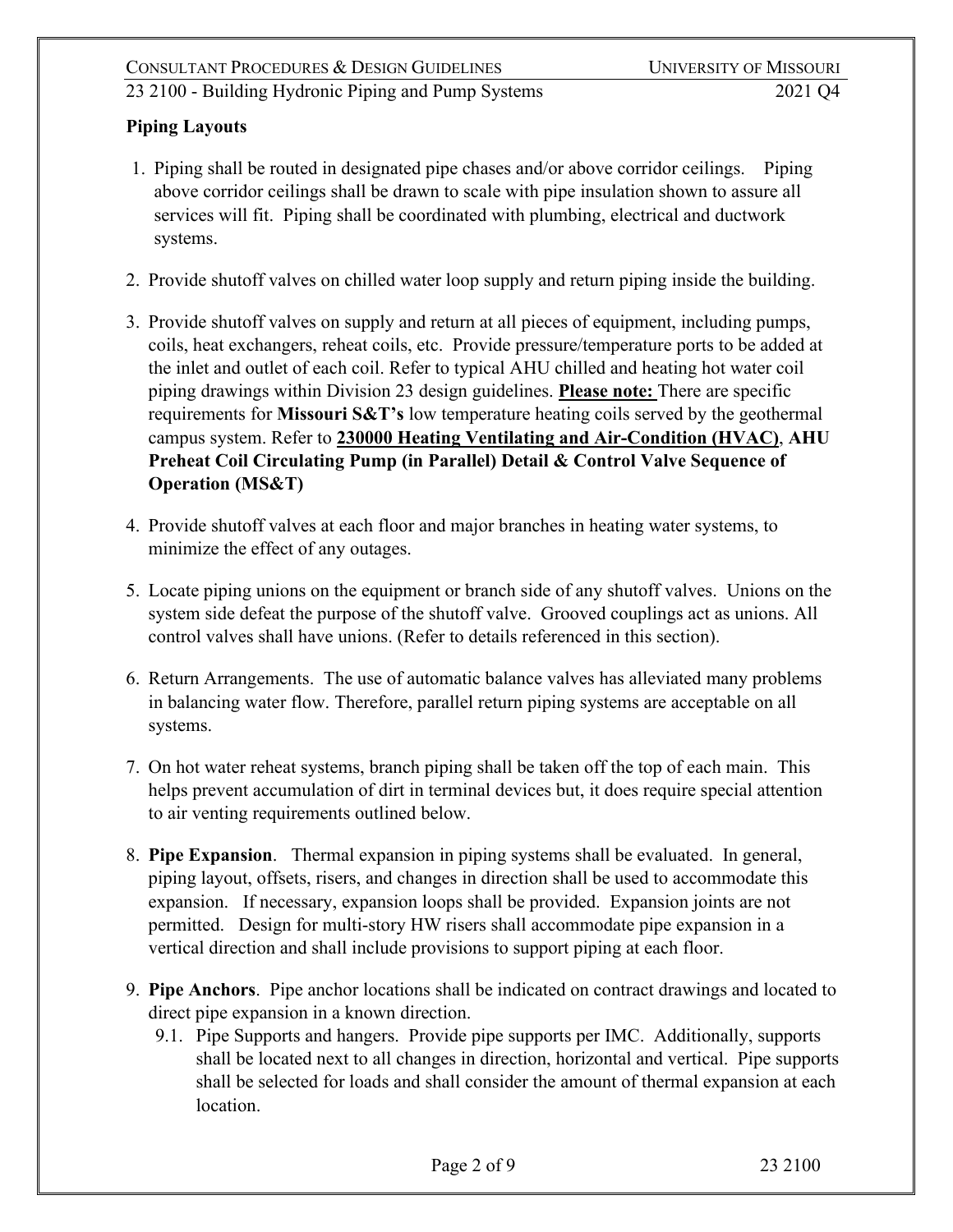- 23 2100 Building Hydronic Piping and Pump Systems 2021 Q4
	- 9.2. When hanging piping to be connected to a base mount pump, spring type hangers shall be used within 10 ft of the pump.
- 10. **Pipe Penetrations**. All penetrations of foundation walls will be leak proofed.
	- 10.1. All penetrations will be individual pipes or conduits. Groups of pipes or conduits in a common penetration will not be allowed.
	- 10.2. Minimum strength of pipe penetrating foundation walls will be equal to Schedule 40.
	- 10.3. All penetrations will be waterproofed in the following manner:
		- 10.3.1. For new construction, the foundation wall will have a steel sleeve installed that is 2" larger in diameter than the conduit to be installed. For existing construction, the hole will be core drilled. In multiple duct situations, sufficient space will remain between the penetrations to maintain the structural integrity of the foundation wall.
		- 10.3.2. Rubber seals, equal to Link-Seal, will be installed in the space between the conduit and the sleeve or drilled hole near the interior surface of the foundation wall and within 2" of the exterior. This dual application shall have the bolts accessible from the interior surface of the foundation wall. (Refer to 336113-CW Pipe Wall Penetration Detail)
	- 11. **Air Vents**. Air vents shall be provided at all system high points. This includes **ALL high points** in both the supply and return piping wherever the piping changes elevations. All air vents in a system shall be manual vents except for an automatic air vent at the air separator. All automatic air vents shall be preceded by a manual ball valve and piped to nearest floor drain.
		- 11.1. Provide a hose bib connection on all manual air vents.
		- 11.2. Hot Water Piping to Reheat Coils. Water coils will not perform if there is air in the piping. Ensure that the piping from the main, to the coil, and to the return main is appropriately sloped up and vented to eliminate entrained air that can air lock the flow.

# **Equipment Selection and Design**

## **1. Pumps**

- 1.1. Pumps 2 HP and smaller should be inline circulator with flexible couplings. Do not specify direct coupled pumps. Bell and Gossett Series 60 or approved equal.
	- 1.1.1. Support in-line pumps from adjacent piping. Do not support the pump motor
	- 1.1.2. Install with pump shaft in horizontal plane.
	- 1.1.3. Refer to Pump In-Line Detail.
- 1.2. All other pumps shall be a base mount, flexible coupled pumps. Pumps may be end suction, horizontal or vertical split case design. Bell and Gossett Series 1510, VSC or HSC. Paco, Armstrong and Peerless are also acceptable.
	- 1.2.1. All pumps on variable speed drives shall be provided with a TB Woods "Dura-flex" HP rated coupling. Standard rubber couplings are not acceptable. No substitutions are allowed.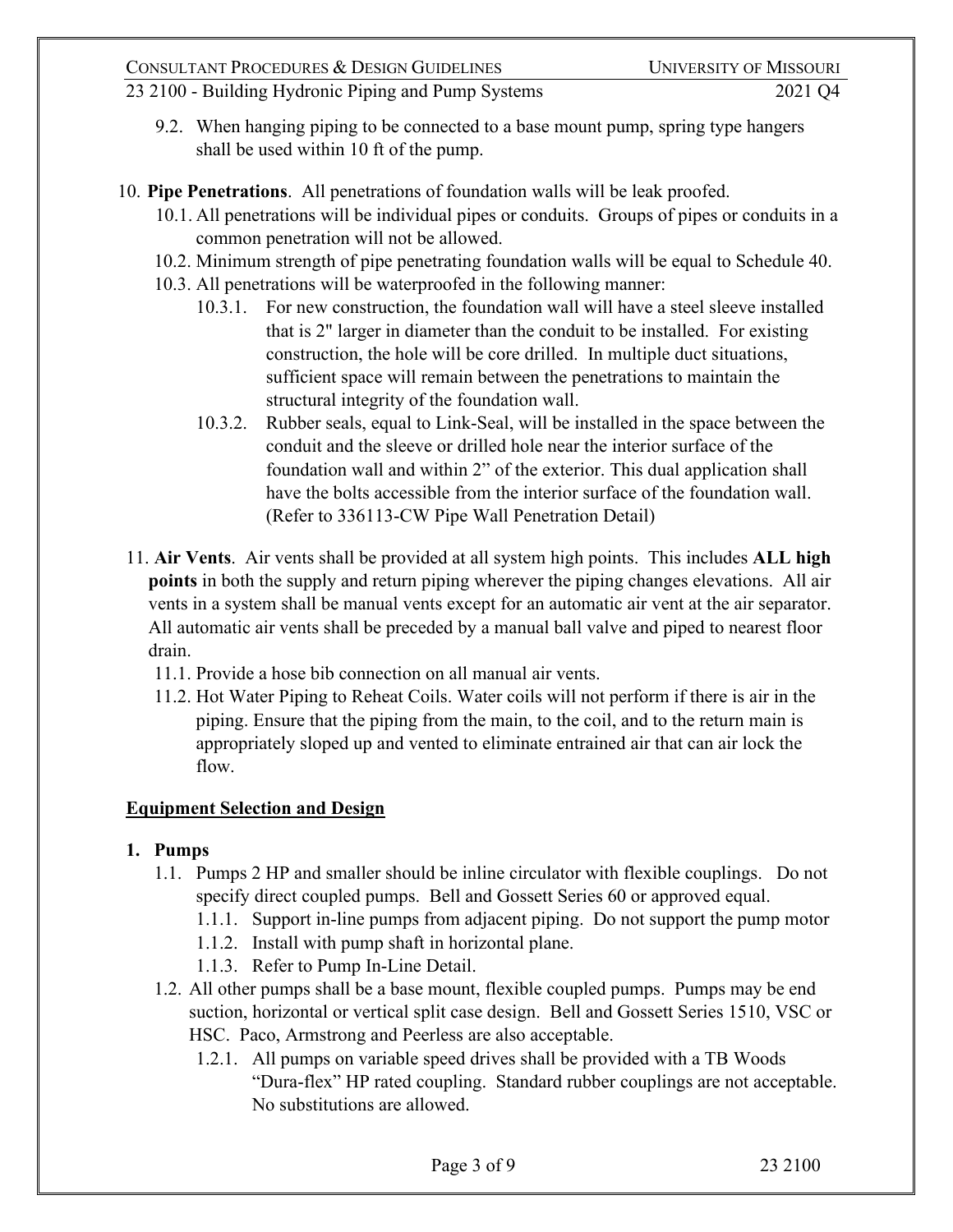### CONSULTANT PROCEDURES & DESIGN GUIDELINES UNIVERSITY OF MISSOURI

### 23 2100 - Building Hydronic Piping and Pump Systems 2021 Q4

- 1.2.2. Provide a compatible suction diffuser for all end suction pumps. Suction diffusers with grooved end cap shall be Victaulic Series 731-D or equal.
- 1.2.3. All bearings shall be re-greaseable with  $L10 = 200,000$  hours.
- 1.2.4. Concrete bases shall be 5X pump weight.
- 1.2.5. Include the following in the equipment schedule:
	- 1.2.5.1. Tag #
	- 1.2.5.2. Manufacturer and Model #
	- 1.2.5.3. Service
	- 1.2.5.4. Flowrate, GPM
	- 1.2.5.5. Total Head, Ft
	- 1.2.5.6. Impeller size
	- 1.2.5.7. Suction size
	- 1.2.5.8. Disharge Size
	- 1.2.5.9. Suction diffuser
	- 1.2.5.10. Motor data
- 1.2.6. Provide one pressure gage, piping, and valving to connect between pump suction and discharge to measure  $\Delta P$ .
- 1.2.7. Provide an additional tap before the strainer for a pressure gage.
- 1.2.8. Provide valves and unions or flanges on inlet and outlet piping to equipment to expedite future removal and repairs. Grooved couplings act as unions.
- 1.2.9. Do not use a Triple Duty Valve. Provide a balance valve on building hot water pumps. No balance valve needed on building chilled water pumps.
- 1.2.10. Provide strainers on the suction side of the pump.
- 1.2.11. Do not overestimate the pumping head on the pump. A conservative overestimation of the head can result in the pump delivering more than the required gpm and thereby requiring more horsepower than estimated. Pump shall be selected within 5% of the optimum efficiency point.
	- 1.2.11.1. Specify a pump that is non-overloading.
	- 1.2.11.2. Remove the impeller and machine it to reduce capacity.
- 1.2.12. Arrange pumps in parallel, i.e., one pump for each boiler, chiller, cooling tower, etc.

# **2. Heat Exchanger**

- 2.1. Steam-to-water heat exchangers shall be a shell and tube design with removable U-bend tube bundle, steam in shell, water in tubes, equipped with mounting legs. Materials shall be as follows:
	- 2.1.1.Shell: Steel
	- 2.1.2. Tubes: 3/4" O.D. copper
	- 2.1.3. Heads: Cast iron or steel
	- 2.1.4. Tube Sheets: Steel
	- 2.1.5. Tube Supports: Steel
- 2.2. Heat exchanger construction shall be per ASME for 150 psi design pressure at 375 degrees F (190 degrees C). Vessel shall bear the ASME stamp and have a National Board Number.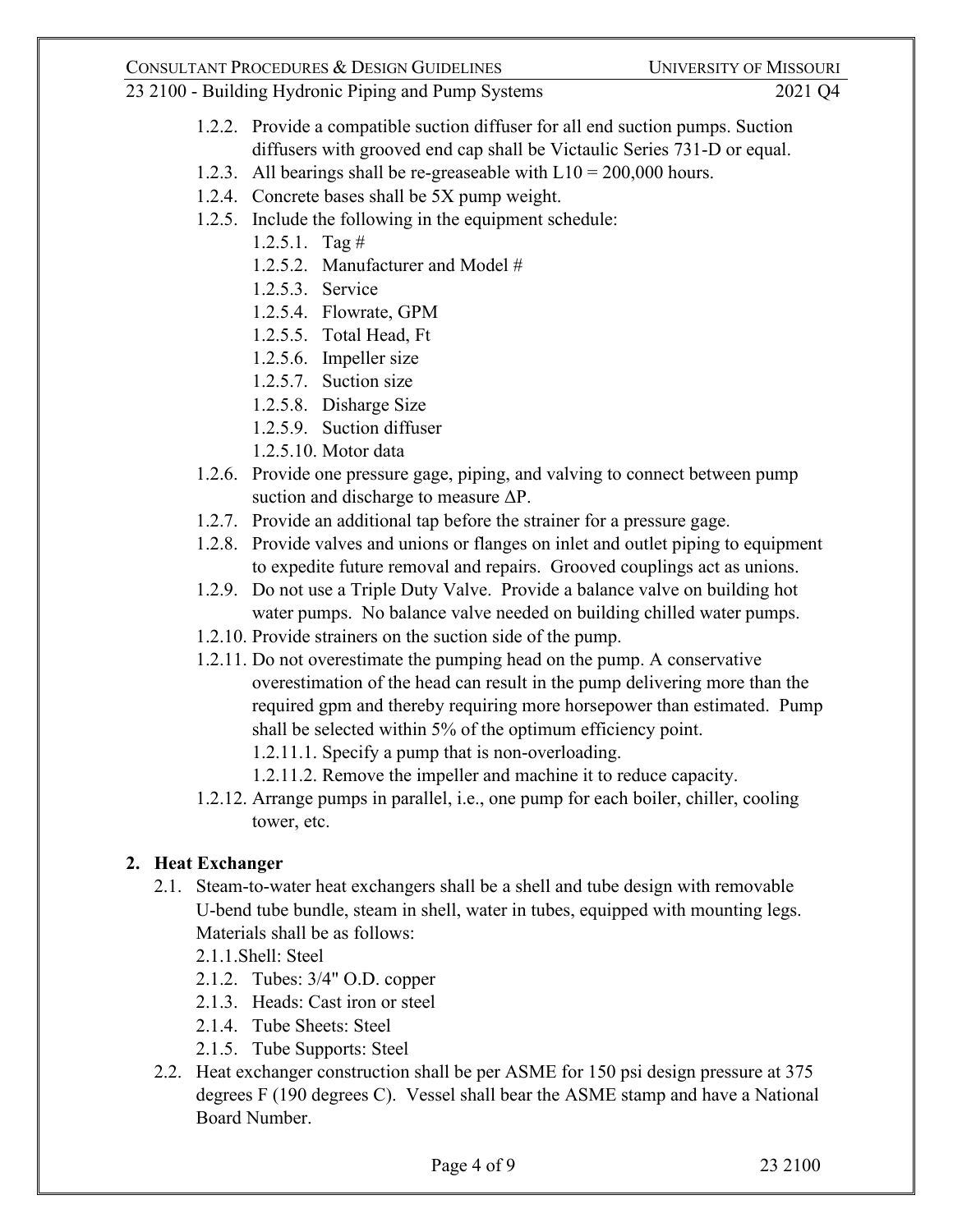- 2.3. Heat exchanger shall be mounted high enough so that the condensate can be gravity fed to the receiver, but no higher than 7'-0" AFF.
- 2.4. Include the following in the equipment schedule:
	- 2.4.1. Water flow
	- 2.4.2. Inlet water temperature
	- 2.4.3. Leaving water temperature
	- 2.4.4. Water pressure head loss
	- 2.4.5. Inlet steam pressure
	- 2.4.6. Steam flow
	- 2.4.7. Trap size and rating
	- 2.4.8. Shell pressure rating
	- 2.4.9. Tube bundle pressure rating
	- 2.4.10. Control Valve (Cv)
	- 2.4.11. Temperature control scheme (e.g., resetting the water temperature from the outdoor temperature)
- 2.5. Converters shall be ASME rated and stamped.
- 2.6. Detail the supports for the converter and the expansion tank. See Figures16 and 17.

# **3. Expansion Tanks**

- 3.1. Diaphragm (or bladder) type closed expansion tanks shall be installed on all hydronic systems. Design temperature delta T shall be based on 60° entering temperature for heating and heat recovery systems. Chilled water system expansion tanks shall be sized for a  $35^{\circ} \Delta T$  (45°-80°).
- 3.2. Open expansion tanks located at the system high point are not permitted.
- 3.3. Required expansion tank pressure shall be included in the schedule.

# **4. Air and Dirt Separators**

- 4.1. All hydronic hot water and chilled water systems will be equipped with a combination air and dirt separator by Spirotherm or approved equal.
- 4.2. On chilled water systems, a separator shall be located on the chilled water supply between the building entrance and the building pump. On hot water systems, locate the separator as recommended on the pump suction line.

# **5. Pressure Relief Valve**

5.1. Provide a Relief Valve on Heat exchangers, chilled water and dual temp systems.

# **6. Automatic Fill**

- 6.1. Do not install automatic fill valves on the chilled water system in a building if it is connected to the chilled water loop unless specifically requested by Campus Facilities.
- 6.2. Automatic fill valve/regulator shall be installed with backflow preventer suited for the application. A pressure switch or meter should be considered for installation to monitor flow and connected to BAS.
- 6.3. The fill pressure for the system should be indicated on the drawings.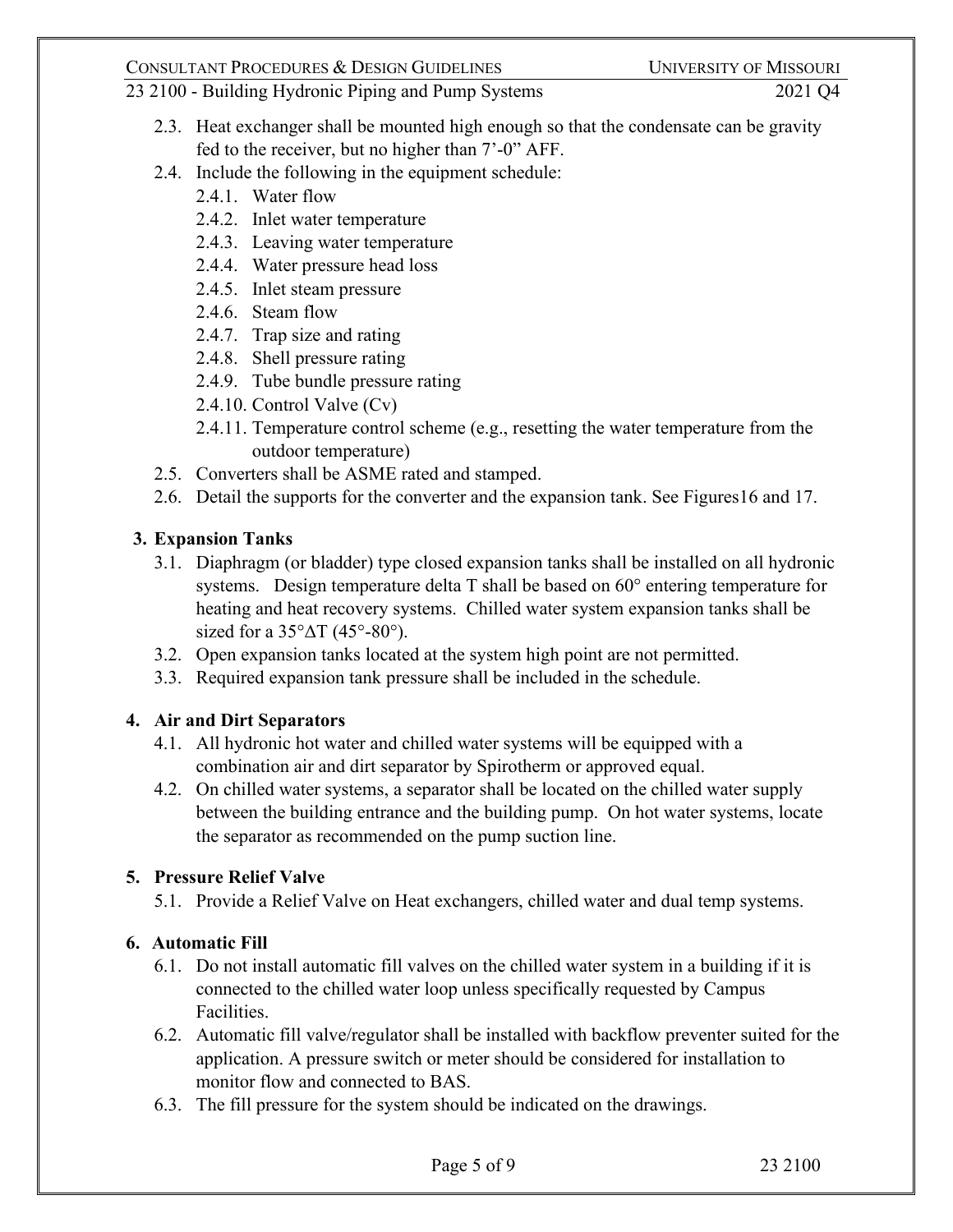### **SPECIFICATION REQUIREMENTS:**

The following items should be included in the final specifications:

- 1. Provide and submit for approval to the owner's representative a Hydrostatic Test Report on hydronic Water Systems.
- 2. All work shall conform with ANSI B31.9 and International Mechanical Code.
- 3. Automatic air vents shall be Spirotherm Spirotop Air Release Valve. Size, ½", designed not to leak. Route air vent discharge in  $\frac{1}{4}$ " copper tubing to floor drain.
- 4. Do not use dielectric unions when joining dissimilar metals. Use a dielectric waterway equal to Victaulic or Clearflow. (Refer to 232100 Hydronic Piping di-electric waterway detail).
- 5. At AHU coil connections, use a dielectric waterway at a copper or red brass connection.
- 6. Flexible Connectors: Stainless steel, woven braided design. Rubber type connectors are not permitted.
- 7. Manual Air Vent. See detail providing a ball valve and auto air vent at all locations outlined in piping layouts section above. Reheat coils may be vented by a multi-purpose type valve.
- 8. Contractor is responsible for the installation of all specialty items specified herein, pressure gauges, thermometers and other items as shown on the contract drawings.
- 9. Acceptance Testing: Perform hydrostatic tests on the hydronic piping in accordance with ANSI B 31.9 and as follows:
	- 9.1. Notify Owners Representative 24 hours before required testing. All tests shall be conducted in the presence of the Owners Representative.
	- 9.2. 8.2 Flush system with clean water. Clean strainers.
	- 9.3. 8.3 Minimum test pressure shall be 100 PSIG.
	- 9.4. 8.4 Pressure gauge shall be min 4" diameter face, 0-160 PSIG, and shall be calibrated within 1 year of test date.
	- 9.5. Test pressure shall be held for 1 hour.
	- 9.6. Prepare reports for all tests and required corrective action.
	- 9.7. Clean and flush hydronic piping systems. Remove, clean, and replace strainer screens. After cleaning and flushing hydronic piping system, but before balancing, remove disposable fine mesh strainers in pump suction diffusers.
	- 9.8. System shall be operated for a minimum of 24 hours to demonstrate to the Owner's Representative that system is complete and operational.

10.The following tables:

## **PIPING for HYDRONIC SYSTEMS**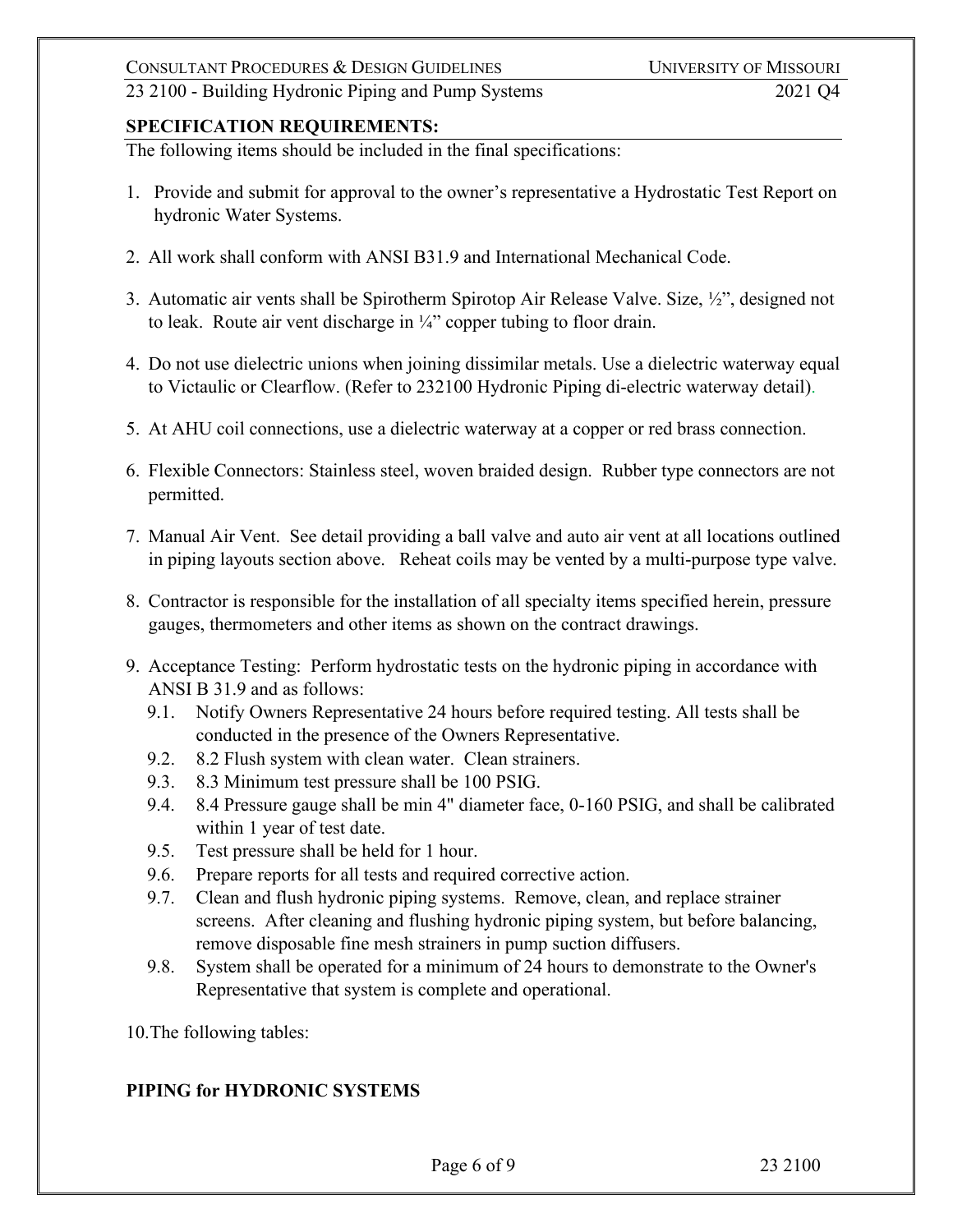#### **ITEMSIZE DESCRIPTION**

| Pipe     | All Sizes                                          | Carbon steel, SCH 40, ASTM A53, Gr B.              |  |
|----------|----------------------------------------------------|----------------------------------------------------|--|
|          | 2" and Smaller Copper, type K or type L, ASTM B88. |                                                    |  |
| Fittings | 2" and Smaller                                     | Malleable iron, 150 pound Threaded, per ANSI       |  |
|          |                                                    | B <sub>16.3</sub>                                  |  |
|          | 2" and Smaller                                     | Copper, solder joint per ANSI B16.22.              |  |
|          | 2" and Smaller                                     | Copper and copper alloy press sealed fittings of   |  |
|          |                                                    | the double pressed type complying with ASME        |  |
|          |                                                    | B16.22 and performance criteria of IAPMO PS        |  |
|          |                                                    | 117. Sealing elements shall be EPDM and factory    |  |
|          |                                                    | installed. Viega, Mueller or approved equal.       |  |
| Fittings | $2 \frac{1}{2}$ and Larger                         | Carbon steel, buttweld type, long radius, SCH 40.  |  |
|          |                                                    | Per ANSI B16.9.                                    |  |
| Grooved  | 2" and Larger                                      | Couplings and Fittings, ductile iron ASTM A-536    |  |
|          |                                                    | Grade 65-45-12. Victaulic or equal and per notes   |  |
|          |                                                    | $4.1 - 4.3.$                                       |  |
| Unions   | 2" and Smaller                                     | Malleable iron, Class 150 hexagonal stock with     |  |
|          |                                                    | ball-and socket joints, bronze seating, ANSI       |  |
|          |                                                    | B16.39                                             |  |
|          | 2" and Smaller                                     | Bronze for copper pipe.                            |  |
| Flanges  | $2 \frac{1}{2}$ and Larger                         | Forged steel, Class 150, Slip-on or grooved flange |  |
|          |                                                    | adapter, per ANSI 16.5                             |  |
|          |                                                    |                                                    |  |

#### **Notes:**

- 1. Branch connections shall be made with approved fittings (straight tees, reducing tees, threadolets, or weldolets). Fish mouths and pulled tees are not acceptable and shall be excluded in the specifications.
- 2. Tap side of weldolet or threadolet to be no more than 1/3 of the size of the tapped pipe.
- 3. Flanges shall be flat face when mating with 125# class cast iron valves.
- 4. GROOVED MECHANICAL JOINTS for HYDRONIC SYSTEMS as an option to welded or threaded pipe.
	- 4.1. Grooved couplings are allowed in mechanical rooms. Grooved mechanical couplings and valves shall **not** be used on Residential Housing facilities.
	- 4.2. Grooved mechanical couplings 2"-12" shall achieve rigidity by way of an offsetting angled bolt-pad in accordance with ASME B31.1, B31.3, B31.9 and require visual verification *only* of correct installation in accordance with these standards. Couplings with a minimum bolt torque setting will not be accepted. Couplings shall be installation-ready, with no loose parts or requirement to be disassembled for installation. Standard of acceptance: Victaulic Style 107N Rigid Coupling.
	- 4.3. Grooved mechanical couplings 14" and greater shall be rigid in accordance with ASME B31.1, B31.3, B31.9 and specifically designed as an advance groove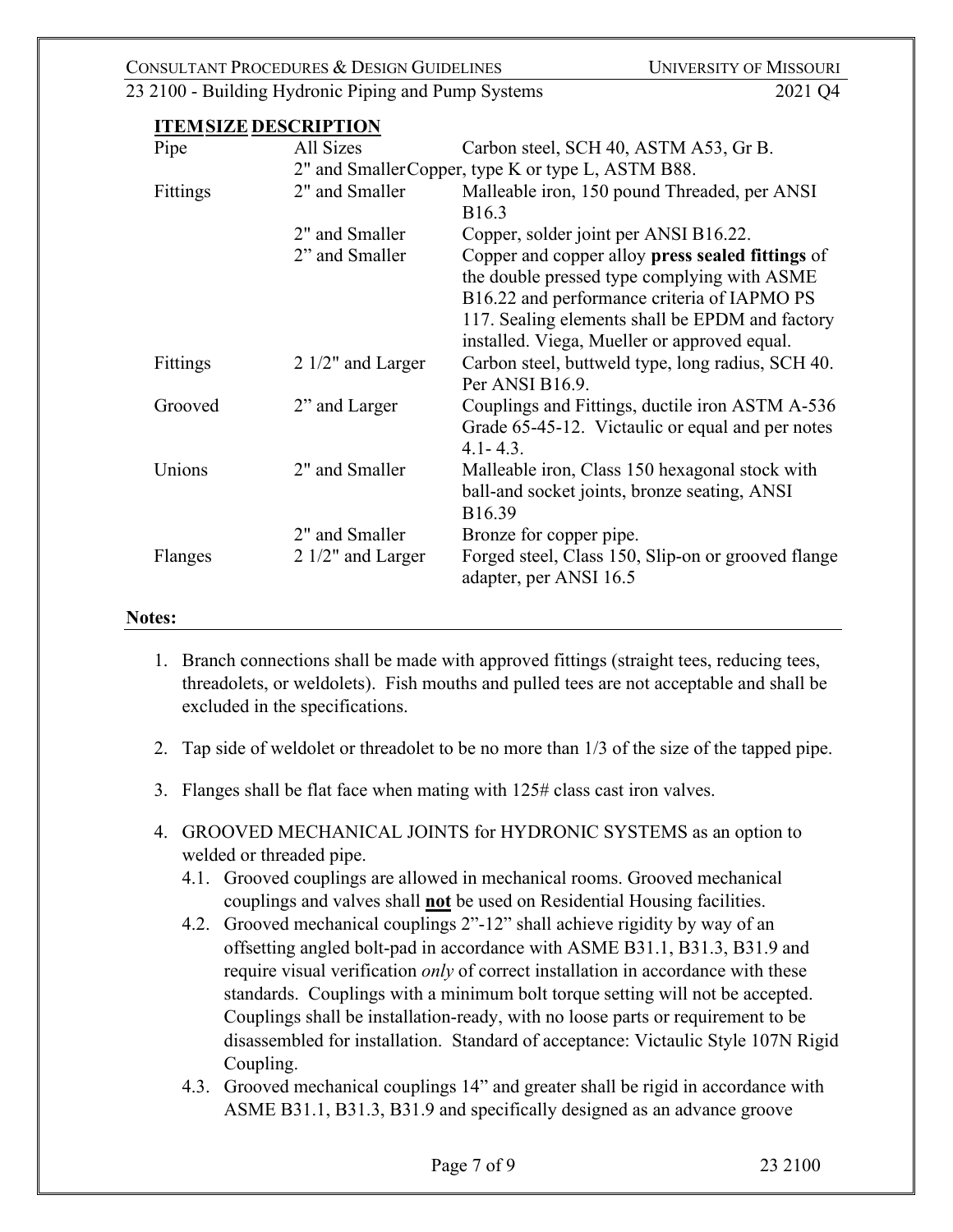system for large diameter services based on the following features: an extended "A" dimension (pipe end to groove) for wider gasket seating area, a wedge shaped groove for ease of coupling installation and alignment. Couplings 14" and greater shall be comprised of two housing segments. Multi-segmented couplings (3+ housing segments) will not be accepted. Standard of acceptance: Victaulic Style W07 Rigid Coupling.

- 4.4. For large projects, the engineering consultant and/or the campus PM may want to specify enhanced tooling requirements as follows:
	- 4.4.1. Grooved pipe shall be produced using a Victaulic fully automated (RG5200i) grooving tool with touch screen controls and integral laser sensors. Tools provide traceable measurements that can be recorded locally or exported as required. Measurements include groove traceability documents, corresponding identification marks on the pipe, and confirm all critical dimensions fall into the required tolerance range as listed by the tool manufacturer for each groove. Validation records provided for the gasket sealing surface, groove width, groove diameter, pipe flare, and pipe OD.
- 5. MECHANICAL PRESS SEALED FITTINGS for HYDRONIC SYSTEMS as an option to soldered copper joints.
	- 5.1. Specify installers to be qualified and familiar in the installation of copper press sealed fittings of the double press type.
	- 5.2. Installer shall use the proper tool, actuator, jaws and rings as instructed by the press fitting manufacturer's requirements.
	- 5.3. The installation shall be appropriate for use with copper tubing in hydronic systems conforming to the International Mechanical Code and ASME B31.9 for building services piping valves.

## **VALVES for HYDRONIC SYSTEM**

## **ITEMSIZE DESCRIPTION**

| <b>Ball</b> | 2" and Smaller      | Threaded or soldered, brass / bronze, 150 lb. 2<br>piece design, full port. Victaulic 722, Nibco, or<br>equal. |
|-------------|---------------------|----------------------------------------------------------------------------------------------------------------|
| <b>Ball</b> | 2" and Smaller      | Press connection with EPDM sealing element,                                                                    |
|             |                     | brass / bronze, full port, non-potable<br>application. Viega 2973, or equal.                                   |
| Butterfly   | 2 $1/2$ " to $12$ " | Cast iron, Threaded Lug type, EPDM seats,                                                                      |
|             |                     | Aluminum bronze disc, 200 PSIG WOG, 316SS                                                                      |
|             |                     | stem and TFE bushings. Gear operators for 6"                                                                   |
|             |                     | and larger. Grinnel or equal.                                                                                  |
| Butterfly   | 2" and Larger       | Cast ductile iron, grooved ends, EPDM seat,                                                                    |
|             |                     | off-set electroless-nickle fusion bonded DI disc,                                                              |